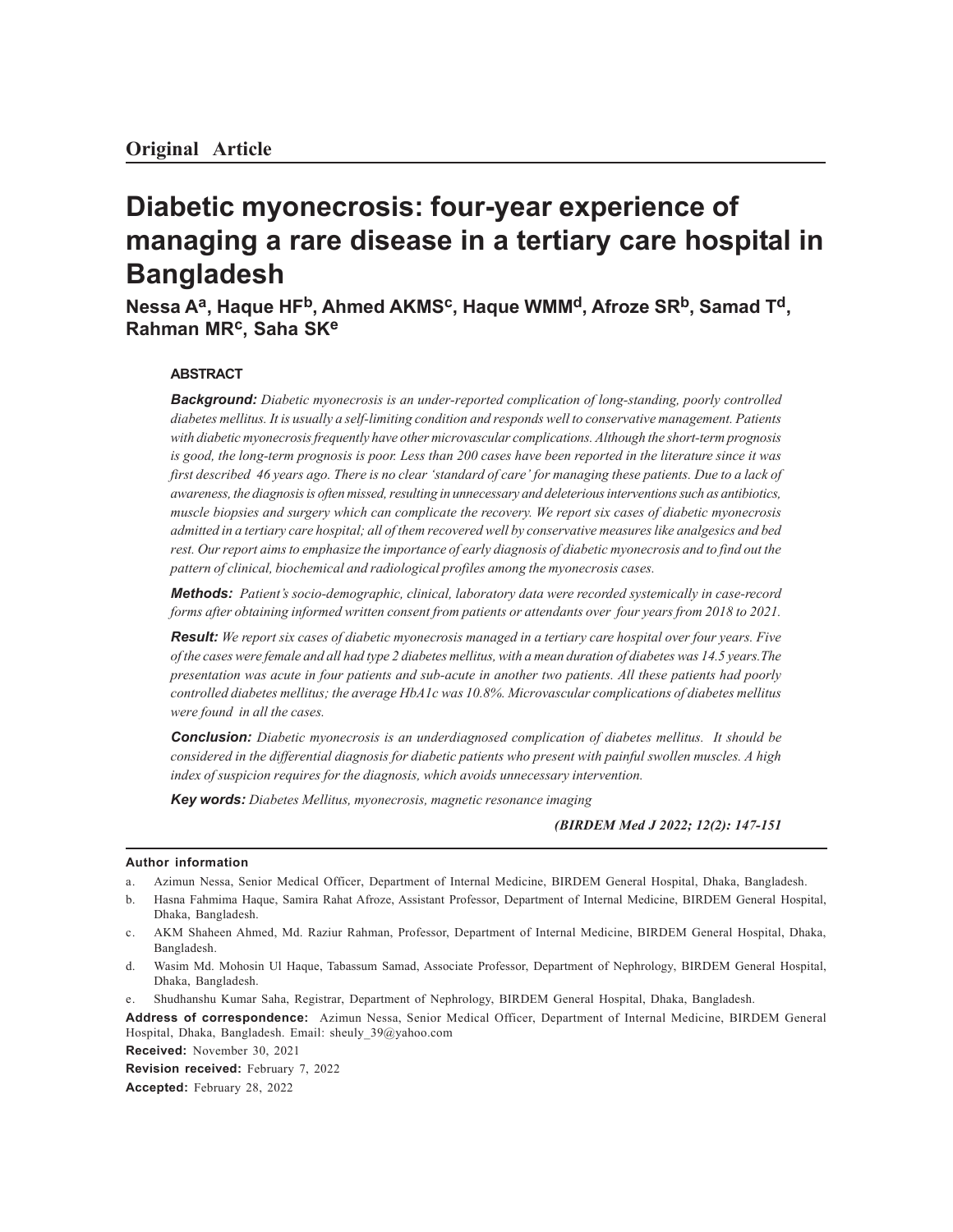#### **INTRODUCTION**

Diabetic myonecrosis is a rare and under-diagnosed complication of diabetes mellitus. Clinically, it presents with acute to subacute onset of swelling, pain and tenderness of muscle(s) without systemic manifestations.<sup>1</sup> Magnetic resonance imaging (MRI) is helpful in diagnosis, exclusion of other causes and localisation of affected muscle for biopsy in atypical cases. Muscles of the thighs are commonly affected in diabetic myonecrosis.<sup>2</sup> Here, we present the summary of six cases diagnosed in the last four years in a tertiary care hospital. All these patients had a long duration of diabetes with microvascular complications and poor glycemic control. Our cases were treated conservatively with rest and analgesics. This study aims to emphasize the importance of early diagnosis of diabetic myonecrosis and to find out the pattern of clinical, biochemical and radiological profiles among the myonecrosis cases.

#### **METHODS**

This case series included six patients (including one published case)<sup>2</sup> who were diagnosed as a case of diabetic myonecrosis at Bangladesh Institute of Research and Rehabilitation in Diabetes, Endocrine and Metabolic Disorders (BIRDEM) General Hospital, Dhaka, Bangladesh from 2018 to 2021. Diabetic myonecrosis was confirmed by histopathologial/ radiological evidences of muscle necrosis at the affected sites. MRI was done in five patients and one patient was diagnosed by muscle biopsy. Patients' selected demographic, clinical and laboratory data were recorded in the case record forms after getting informed written consent. Patients were followed up clinically and over the phone, as appropriate, for six months since the first diagnosis of myonecrosis.

### **RESULTS**

In this small series, we report on six patients of diabetic myonecrosis managed in a tertiary care hospital over a period of four years (Table I,Table II and Table III). Three patients had thigh muscle involvement (Figure 1 A,C,D), two developed myonecrosis in the calf muscle group (Figure1,B) and entire leg involvement was found in one patient (Figure 1, E). All were type 2 diabetes



**Figure 1** Selected imaging of our case series patients. A, Patient 1: Swelling of the left thigh. B, Patient 2: T2WI showing hyperintensity in the calf muscle of right leg. C, Patient 3: : post-contrast view showing non- enhanced infarcted area in the right thigh. D, Patient 4: Medium power photomicrograph of muscle biopsy showing degenerated muscle fibres. E, Patient 6: T2WI showing hyperintensity in all muscles of right leg.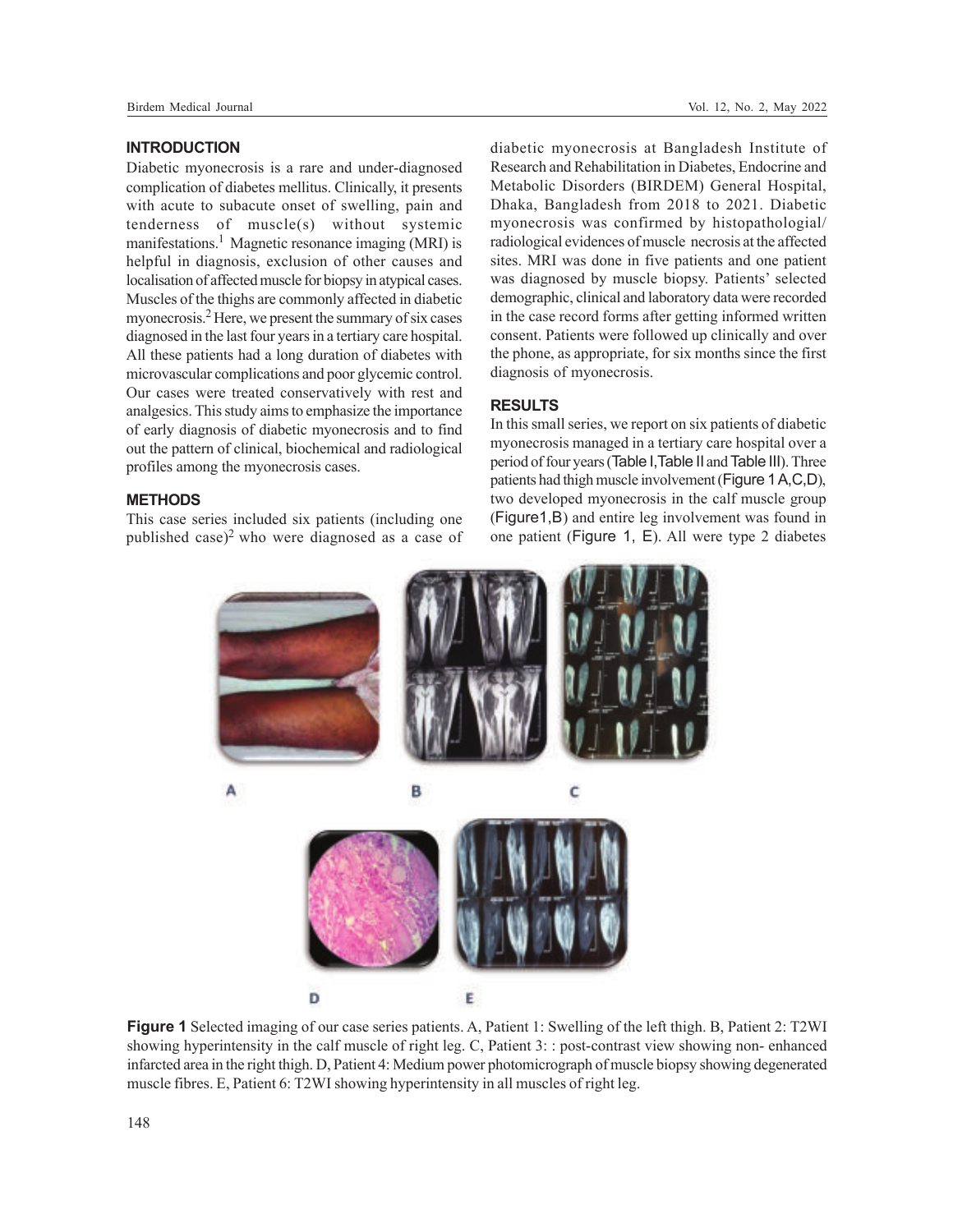| <b>Table I</b> Demograghic and clinical parameters of patients of diabetic myonecrosis $(N=6)$ |                |            |             |                 |            |            |
|------------------------------------------------------------------------------------------------|----------------|------------|-------------|-----------------|------------|------------|
| Parameter                                                                                      | Parient 1      | Patient 2  | Patient 3   | Patient 4       | Patient 5  | Patient 6  |
| Demograghic                                                                                    |                |            |             |                 |            |            |
| Age (years)                                                                                    | 50             | 60         | 57          | 35              | 56         | 50         |
| <b>Sex</b>                                                                                     | male           | female     | female      | female          | female     | female     |
| Occupation                                                                                     | service holder | house wife | house wife  | teacher         | house wife | house wife |
| Clinical presentation::                                                                        |                |            |             |                 |            |            |
| Clinical features: (pain and                                                                   | $^{+}$         | $+$        | $+$         | $+$             | $+$        | $+$        |
| swelling of the affected area)                                                                 |                |            |             |                 |            |            |
| Onset of symptoms                                                                              | acute          | acute      | acute       | sub-acute       | acute      | sub-acute  |
| Recurrence of symptoms                                                                         | no             | no         | no          | yes             | yes        | no         |
| Site of involvement                                                                            | left thigh     | right calf | right thigh | left thigh      | both calf  | right leg  |
| <b>Duration of Diabetes</b>                                                                    | 15             | 20         | 15          | 15              | 10         | 12         |
| mellitus (years)                                                                               |                |            |             |                 |            |            |
| Presence of other microvascular complication:                                                  |                |            |             |                 |            |            |
| Nephropathy                                                                                    | $^{+}$         | $^{+}$     | $^{+}$      | $^{+}$          | $^{+}$     | $^{+}$     |
| Retinopathy                                                                                    | $^{+}$         | $+$        | $+$         | $+$             | $+$        | $^{+}$     |
| Neuropathy                                                                                     |                | $^{+}$     | $^{+}$      | $^{+}$          | $^{+}$     | $+$        |
| Other Comorbities:                                                                             |                |            |             |                 |            |            |
| Hypertension                                                                                   | $^{+}$         | $+$        | $+$         | $^{+}$          | $^{+}$     | $^{+}$     |
| Hypothyroidism                                                                                 |                |            |             | $\! + \!\!\!\!$ | $^{+}$     |            |

| Diabetic myonecrosis: four-year experience of managing a rare disease in a tertiary care hospital in Bangladesh |  |  |  |  |  |  |  | Nessa A et al |
|-----------------------------------------------------------------------------------------------------------------|--|--|--|--|--|--|--|---------------|
|-----------------------------------------------------------------------------------------------------------------|--|--|--|--|--|--|--|---------------|

| <b>Table II</b> Investigation profile of patients of diabetic myonecrosis $(N=6)$ |             |                         |             |             |             |             |  |
|-----------------------------------------------------------------------------------|-------------|-------------------------|-------------|-------------|-------------|-------------|--|
| Parameter                                                                         | Patient 1   | Patient 2               | Patient 3   | Patient 4   | Patient 5   | Patient 6   |  |
| Biochemical:                                                                      |             |                         |             |             |             |             |  |
| $HbA1C(\%)$                                                                       | 9.9         | 15.4                    | 11.2        | 11.8        | 8.7         | 7.1         |  |
| Hb(gm/dl)                                                                         | 5           | 10.5                    | 11.4        | 7.9         | 8.8         | 7.5         |  |
| Total WBC (/cmm)                                                                  | 12090       | 10710                   | 10600       | 4400        | 11400       | 13180       |  |
| ESR(mm/hr)                                                                        | 41          | 69                      | 35          | 60          | 74          | 58          |  |
| CRP(mg/L)                                                                         | 136         | 30                      | 3.65        | 3.44        | 33.6        | 23          |  |
| CPK(U/L)                                                                          | 270         | 170                     | 310         | 192         | 234         | 180         |  |
| Serum creatinine (mg/dl)                                                          | 4.7         | 2.8                     | 1.6         | 1.8         | 2.7         | 6.0         |  |
| Radiological:                                                                     |             |                         |             |             |             |             |  |
| <b>MRI</b>                                                                        | features of | features of             | features of | Not done    | features of | features of |  |
|                                                                                   |             | myonecrosis myonecrosis | myonecrosis |             | myonecrosis | myonecrosis |  |
| Muscle biopsy                                                                     | Not done    | Not done                | Not bone    | features of | Not done    | Not done    |  |
|                                                                                   |             |                         |             | myonecrosis |             |             |  |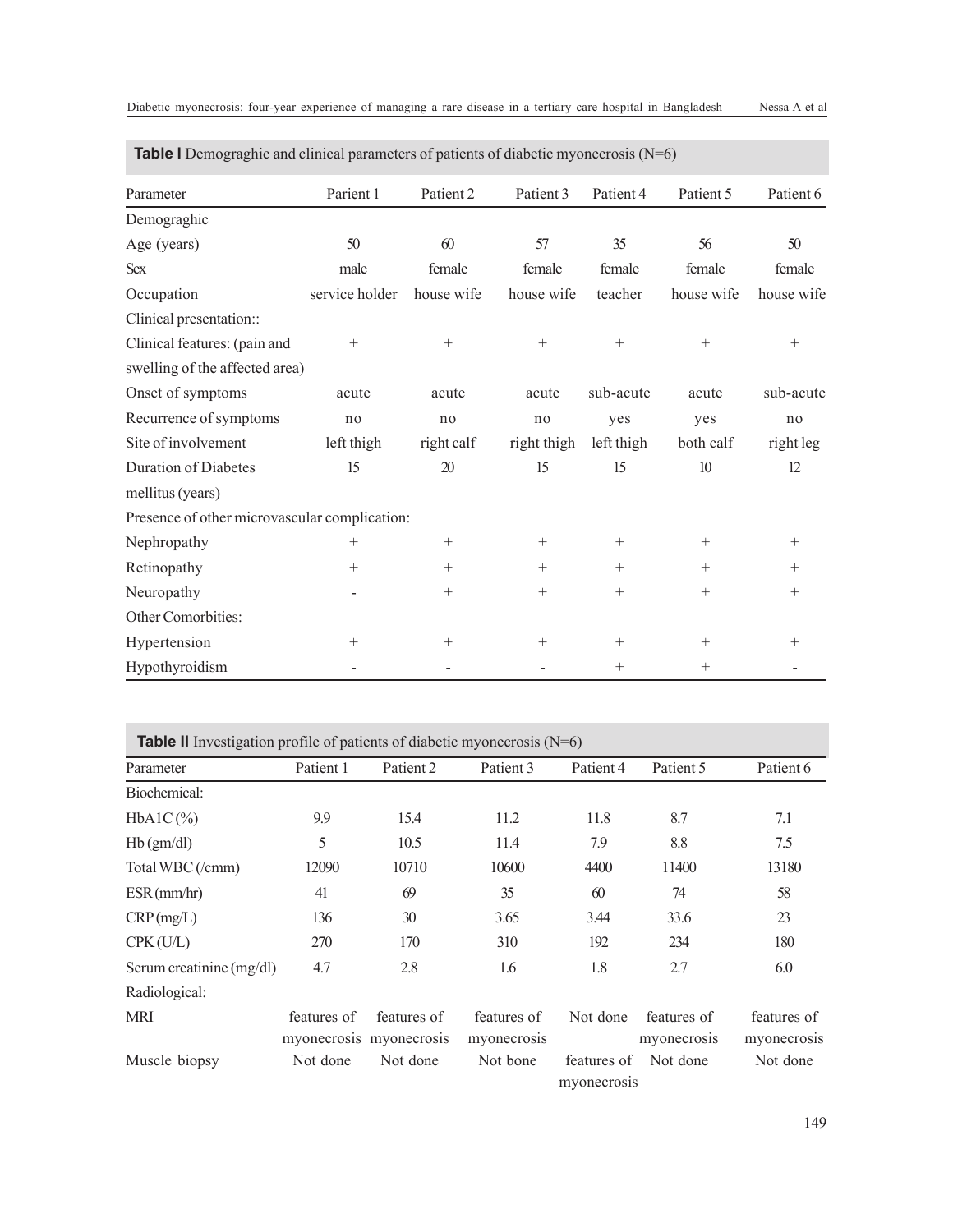| <b>Table III</b> Treatment profile of patients of diabetic myonecrosis $(N=6)$ |                                 |                                          |                                          |                                 |                                 |                                 |  |  |
|--------------------------------------------------------------------------------|---------------------------------|------------------------------------------|------------------------------------------|---------------------------------|---------------------------------|---------------------------------|--|--|
| Parameter                                                                      | Patient 1                       | Patient 2                                | Patient 3                                | Patient 4                       | Patient 5                       | Patient 6                       |  |  |
| Treatment of<br>myonecrosis                                                    | Bed rest,<br>opoid<br>analgesic | Bed rest,<br>opoid<br>analgesic, aspirin | Bed rest,<br>opoid<br>analgesic, aspirin | Bed rest,<br>opoid<br>analgesic | Bed rest,<br>opoid<br>analgesic | Bed rest,<br>opoid<br>analgesic |  |  |
| Duration of treatment                                                          | 4 weeks                         | 3 weeks                                  | 2 weeks                                  | 2 weeks                         | 3 weeks                         | 4 weeks                         |  |  |

#### **DISCUSSION**

Angervall and Stener first described diabetes myonecrosis in  $1965$ <sup>1</sup>. The exact pathogenesis is unknown but different hypotheses have been proposed; it may result from a hypoxia-reperfusion injury, atherosclerotic occlusion, vasculitis with thrombosis, small vessel atheroembolism or a state of hypercoagulability. However, the most accepted hypothesis is thromboembolic events resulting from tissue ischemia leading to oxidative stress and finally, tissue necrosis. Reperfusion injury causes further damage associated with endothelial dysfunction, manifested as impaired endothelium-dependent dilation in arterioles along with increased oxygen radicals, with less nitric oxide following reperfusion.<sup>3</sup> Following imbalance between superoxide and nitric oxide in endothelial cells leads to the production and release of inflammatory mediators (tissue necrosis factor, platelet aggravating factor) and increased biosynthesis of adhesion molecules. The inflammatory cascade increases intra-compartmental necrosis and ischemia.<sup>2</sup>

It occurs in patients with long-standing diabetes (>15 years) along with microvascular complications including retinopathy (71%), nephropathy (57%) and/or neuropathy  $(55\%)$ .<sup>2</sup>, Patients usually present at a mean age of 40 years with acute or subacute onset pain, tenderness and oedema of muscles.<sup>3</sup> Muscles of thigh and hip are more commonly involved, with the most common muscle being quadriceps (60–65%), followed by hip adductors (13%), hamstrings (8%) and hip flexors (2%). Further, calf muscles may also be affected in myonecrosis.<sup>2,3</sup> In our series, thigh muscles are involved in three patients.

A 2015 systematic review of all cases published in the English language since the initial description of the condition in 1965 identified reports of 170 episodes of diabetic muscle infarction, including 126 initial episodes and 44 episodes of recurrence, with a mean age at

presentation of 45 years (range 20 to 67 years).<sup>4</sup> The number of patients with type 1 and type 2 diabetes identified in this review was similar. However, the mean age at presentation with muscle infarction was lower for type 1 diabetics than for type 2 diabetics (36 years [20 to 65 years] versus 52 years [34 to 67 years]). The mean duration of diabetes at the time of presentation with muscle infarction was longer for those with type 1 diabetes (19 years [5 to 33 years] versus 11 years [1 to 25 years]). Other complications of diabetes were present in the majority of patients, with the most common microvascular complication, nephropathy, present in 75 percent of the patients. Of the 126 cases reviewed, 47 percent had concurrent retinopathy, nephropathy and neuropathy and 66 percent had at least two diabetic complications.<sup>5</sup>

Diabetic myonecrosis usually presents in a middle-aged patient complaining of an acute/sudden onset of pain in the hip, thigh or calf.<sup>2</sup> Patients may experience localised oedema, swelling and tenderness secondary to internal muscle necrosis from spontaneous infarction. Diabetic myonecrosis usually presents unilaterally but 8.4% of cases are reported as bilateral.4,5 Similar clinical features may be found in pyomyositis, necrotising fasciitis, deep vein thrombosis, soft tissue abscess, cellulitis, hematoma acute compartment syndrome.<sup>2</sup>

Laboratory findings are nonspecific and are normal in many patients.<sup>6</sup> However, patients often exhibit elevated levels of creatine kinase (CK) and elevated acute phase responses, as well as leukocytosis.<sup>6</sup> MRI and ultrasonography have each been used to assess patients with possible diabetic muscle infarction. MRI with intravenous contrast enhancement appears to be the most useful diagnostic imaging technique and is the diagnostic imaging tool of choice.5,6 MRI may show high intensity in the involved muscle on T2-weighted sequences as well as subcutaneous oedema and subfascial fluid.<sup>3,4</sup> The loss of the normal fatty